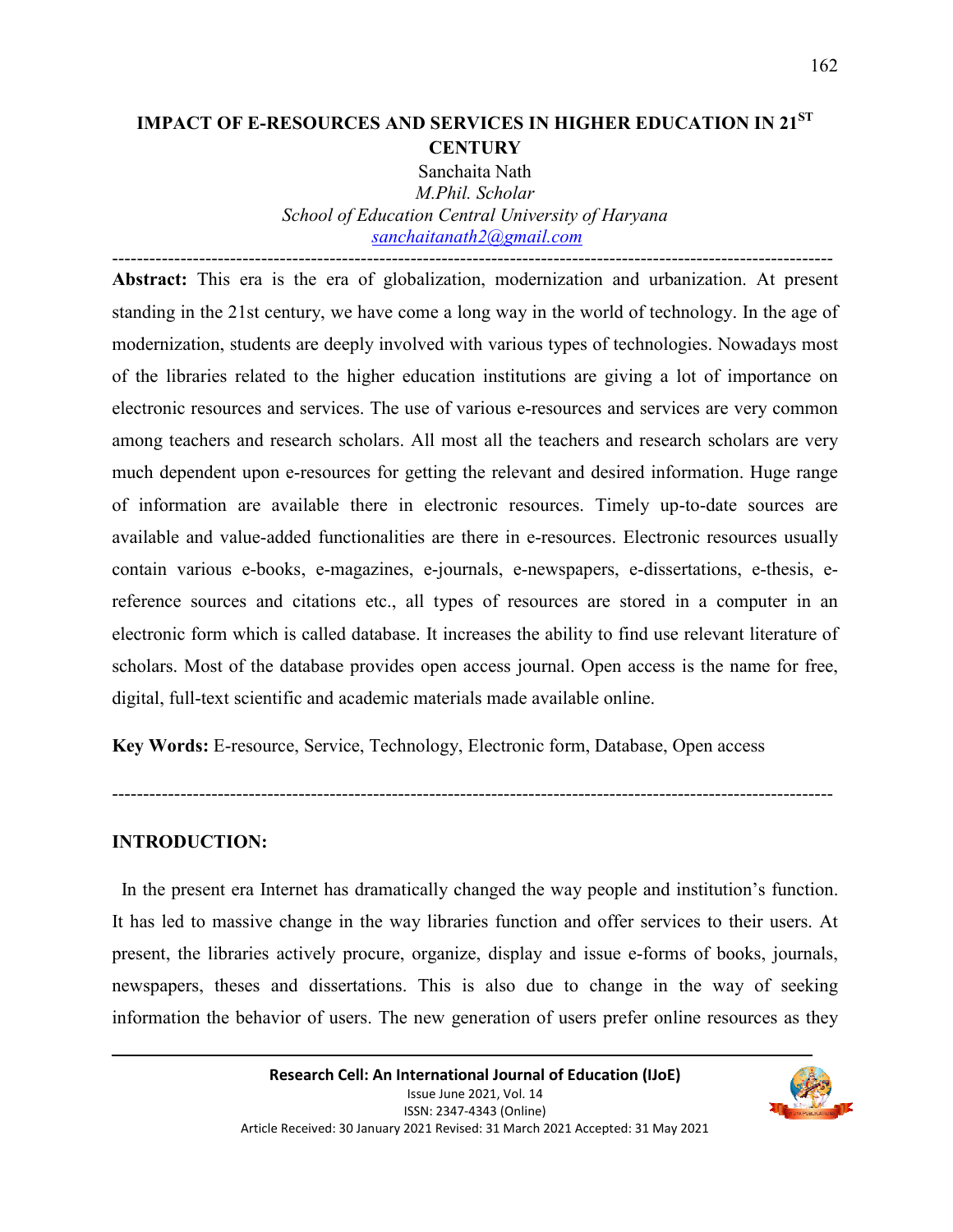want all information at the one clicks of mouse. The e-resources have certain inherent characteristic features which offer convenience to the users.

 An e-resource is the material which requires computer mediation in order to access its content and make it useful. Both online and offline resources such as CD-ROMs fall within the scope of e-resources. The term e-resource refers to all the products which a library provides through a computer network. The electronic resources are also known as online information resources covering bibliographic database, electronic reference, books and digital collections of data. They include both "born digital" material which has been produced directly online. For example: ejournals, databases and print resources which have been scanned and digitalized. The electronic resources, e-journals, online databases are not owned by the libraries as they own the print material. Ownership of electronic resources lies with the providers of these resources. Access to the electronic resources may be free via internet or may be available against fee. Some of the examples of e-resources are magazines, encyclopedia, newspapers, journals or articles published in them. These may be accessed on Internet connected devices such as computers, tablets, smart phones, etc. So, electronic resources or e-resources are materials in digital format accessible electronically.

#### **SIGNIFRICANCE OF E-RESOURCES:**

I) **Instant Download:** E-resources can be downloaded instantly whenever we need these resources for studying, working, writing.

ii) **Taken Anywhere:** They can be taken anywhere on portable devices. There is no boundary of taking these resources.

iii) **Read anytime:** All users can read them anytime all over the world. Users can be used these resources according their pace and suitable languages.

iv) **Change Font size:** Font size can be changed suitably by the users and according to the devices. So, people can read easily without any stress.

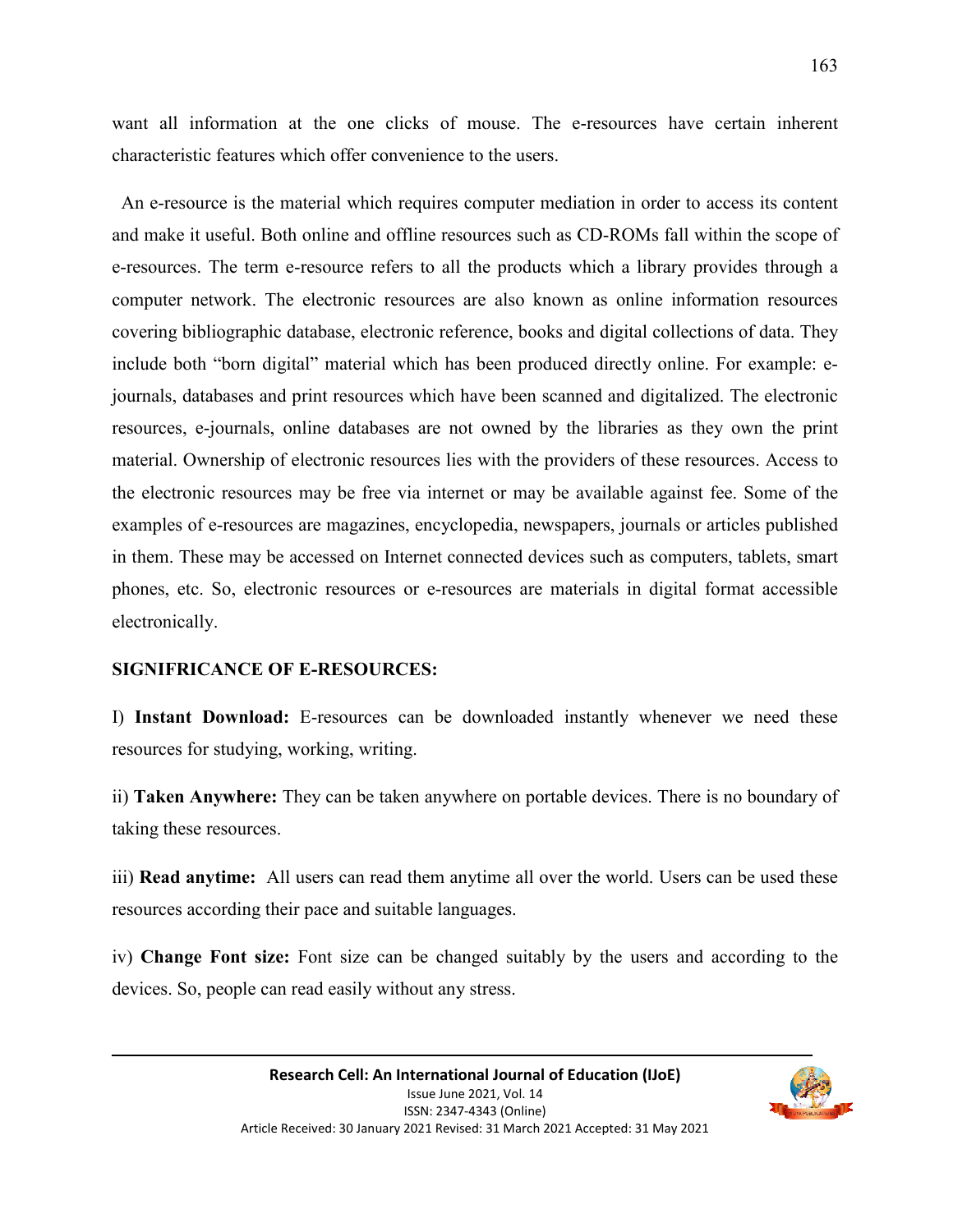v) **Facility of pages:** They provide facility to hold and turn pages easily. Users cannot feel any obstacles to read various e-resources through this facility.

vi) **User Friendly:** The physically disabled users can access information with assistive devises. They do not face any problem, stress and obstacles to read those e-resources.

vii) **Easy purchase:** In purchase, the overhead charges like shipping, postal, handling are ruled out. So, users can get these e-resources very easily from anywhere of the world.

viii) **Availability of Interaction:** Some e-resources are interactive. Uses et a chance for interaction according to their pace.

ix) **Attractive Decoration:** The e-resources can have background music and animations. So, eresources attract easily to the users and they can give their full attention on the particular topic and understand easily.

x) **Need no repair:** They do not require bindery and repair. Through these we can save our money and don not feel any headache of carry from one place to another.

xi) **Need no rectification:** They do not need shelving and rectification. So, these e-resources are very easy to use without any pressure.

xii) **No chance to misplace:** Users cannot misplace e-resources. It is because they can keep or save or store these e-resources in their google drive, electronic devices such as laptop, mobile, CD-ROM, DVD.

xiii) **Easy Searching Process:** These resources are easy to search. WE need only the connection of Internet. Nowadays, so many educational institutions are providing free Wi-Fi connection.

xiv) **24X7X365:** We can use these e-resources 24x7x365. So, users can be free from any kind of stress, tension regarding examination, any type of research work, thesis writing, dissertation etc.

## **SELECT AND ACQUISION OF E-RESOURCES IN LIBRARY:**

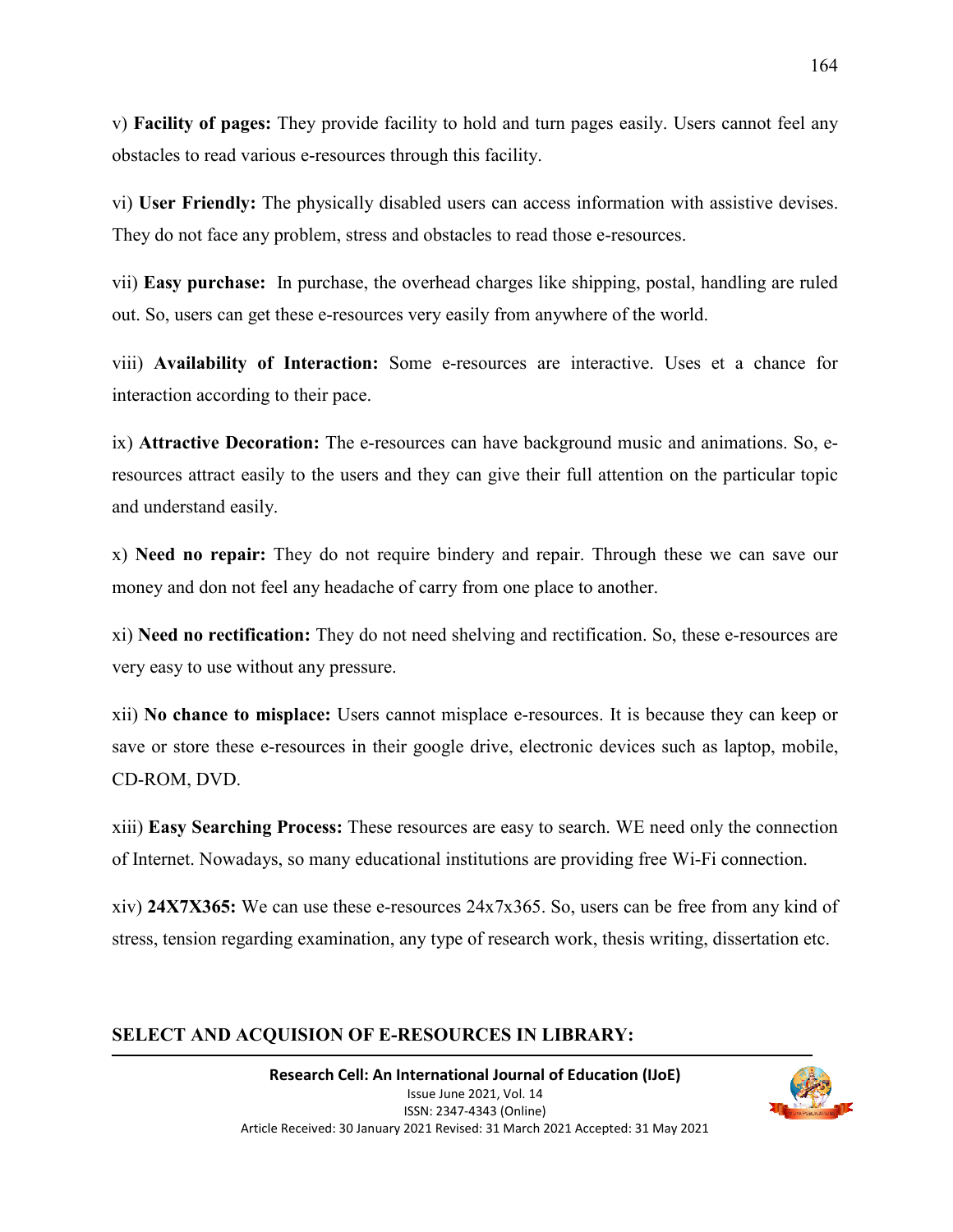E-resources may be selected by any of the method. Such as: Serendipity which is finding by chance something which is useful and beneficial while surfing the internet, faculty recommendations, reviewing the electronic journals provided by other libraries, publisher advertisements. A library acquires print resources for ownership. But for electronic resources, the libraries simply get license for access rights. Some important activities involved in acquisition of e-resources are: determining the price, negotiation with the vendors, completing the licensing agreement, allocation of funds, placing the order.

 The library has to decide if acquisition functions foe e-journals will be performed by the regular stuff or stuff with expertise in dealing with electronic format. In order to acquire and process electronic resources, the staff requires the skill of negotiating licenses, familiarity with the electronic format, etc. In other side, a license is usually a written contract or agreement between the library and the publisher. An agreement has various aspects like method of calculating payment, definition of users, restriction on use, archival rights, etc. Licensing agreements are generally written for the vendors advantage, so the library staff has to be extra careful to negotiate favorable terms for the library. Libraries usually have separate budget for procuring e-resources. E-resources are catalogued and details are entered into library's OPAC. Some libraries may decide to list them on the website and provide their links. They may not catalogue them. For e-resources, maintenance is an important issue. Library has staff to maintain e-resources. They ensure that the subscribes e-resources are accessible on Internet Protocol ranges of the university. Libraries usually to conduct user education programmes in order to teach the users how to use e-resources and thus promote and enhance the use of e-resources among the users.

#### **Some Utilities of E-resources:**

**CAS-Current Awareness Service:** Current awareness services is an important service provided by libraries and information centers. It fulfils current approach to information. Due to the advent of e-resources, library cantered services are shifting to publisher centered service.

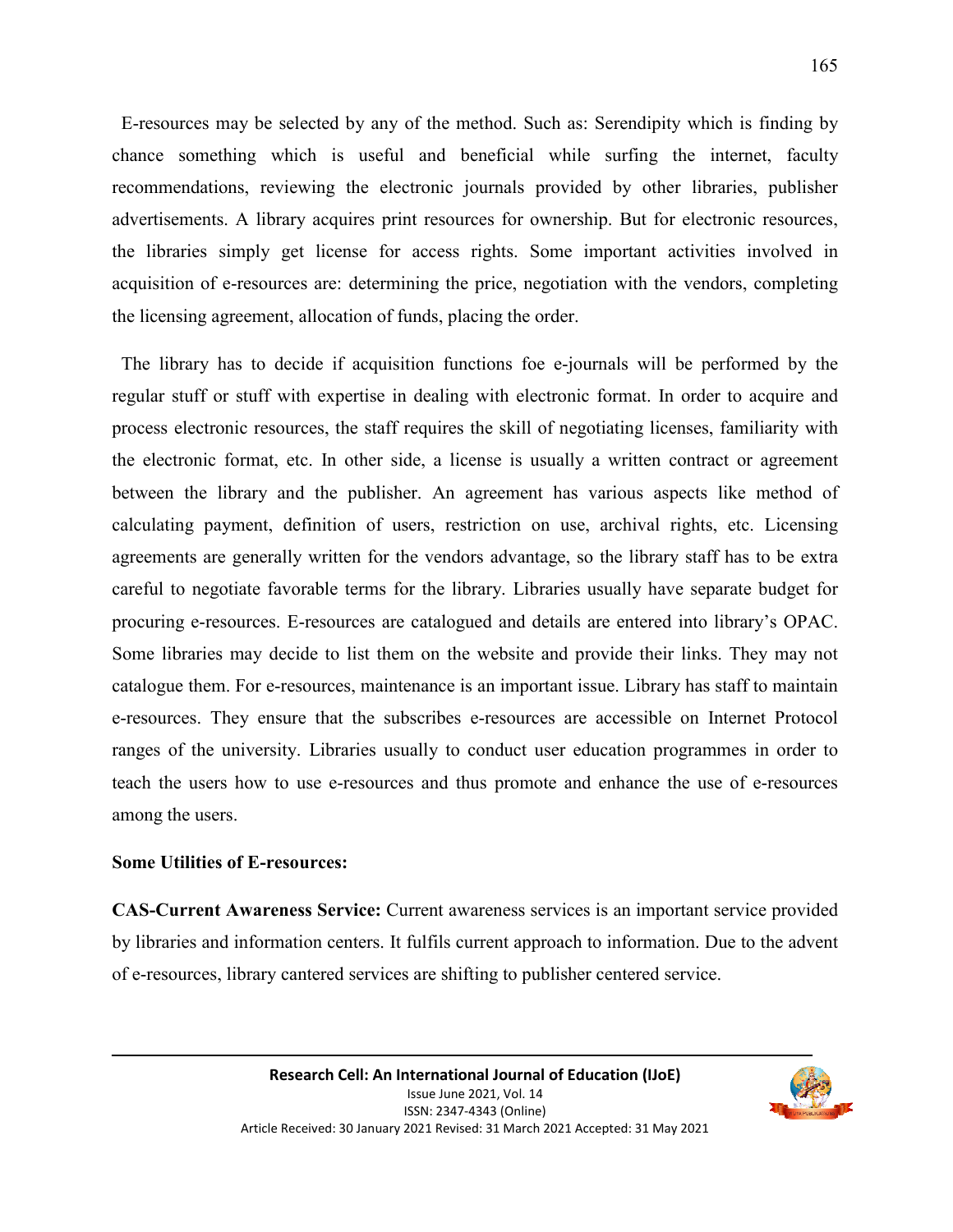**SDI-Selective Dissemination of Information:** It is defined as the system in which selectively and automatically compiled information about new documents is disseminated to researchers, scientists and others who need these documents or information or supplying each user or group of users with a reference of documents or abstracts relating to their predefined areas of interest. It involves notifying the material that matches the interests of the client.

**DDS-Document Delivery Service:** It refers to the physical or electronic delivery of a document from a library collection to the residence or place of business of a library user, upon request.

**ILL-Inter Library Loan:** It refers to the process by which a library requests material from, or a material supplies to another library.

**OPAC-Open Public Access Catalogue:** It is computer based and supported library catalogue or bibliographic database designed to be accessed via terminals so that library users may directly and effectively search for and retrieve bibliographic records without the assistance of a human intermediary such as specially trained member of the library staff.

# **VARIOUS TYPES OF E-RESOURCES USE IN MODERN ERA:**

There are different types of e-resources available in present century. Such as:

**E-JOURNALS:** An e-journal has been defined as a periodical publication which is published in electronic format usually on the internet. A periodical publication means that it has some periodicity i.e., It may be published weekly, fortnightly, monthly, quarterly or annually. An electronic version of an established print journal like New Scientist, Scientific American, Cell etc. An e- only journal like D-lib magazine. An established journal could stop its print version and transfer to e- only format. An electronic journal can be free or fee based through annual subscription, licensing or pay per use.

 It is a periodical publication which is published in electronic format, usually on the Internet. Electronic journals have several advantages over traditional printed journals. Such as, it can search the contents pages and the full text of journals to find articles on a certain subject.

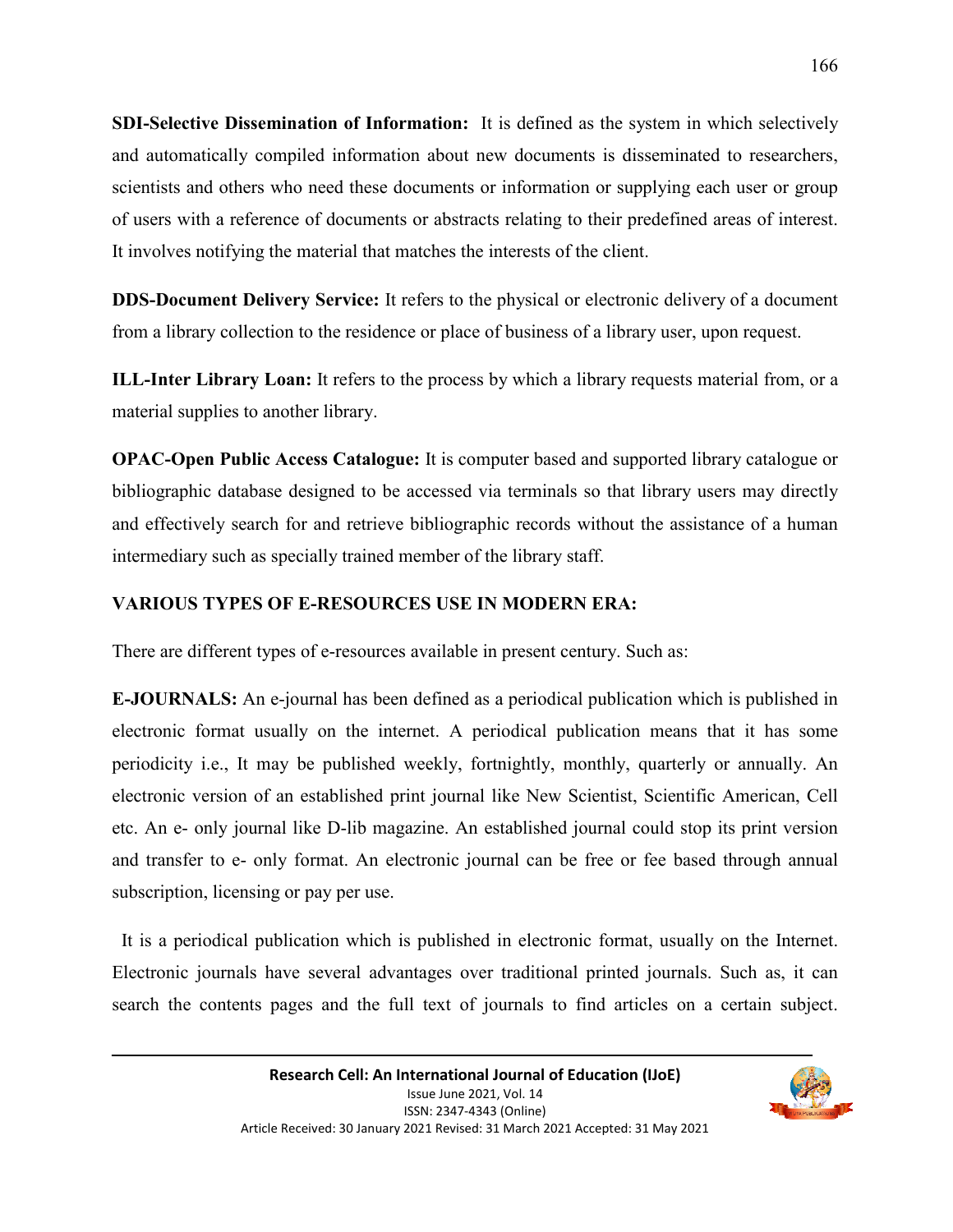Scholars can read journal articles on the desktop which do not have to be in the library. There are three types of e-journals, such as:

**Remote access:** Here, publishers host their journals at their website. Access permission provides, when the library or individual subscribes to the e-journals. Access is controlled by a user ID and password, and IP enabled Intranet or Combined.

**On Site Access:** Publishers deliver the e-journals to subscribers' CD-ROM or through their website or FTP option.

**Access Through Database:** Here the access and use of information in electronic or digital format. Users can find articles of their interest through database.

**DOAJ-Directory of Open Access Journals:** It is supported by libraries, library consortia and research organizations from all over the world. This ensures that DOAJ stays in the public domain.

Library procure subscription to e-journals through consortia in order to save on money. In this consortia approach, libraries form an association or network or cooperative organization to procure and share journals. Such as DeLCON-Electronic Library Consortium.

**E-BOOKS:** An e-book also known as electronic or digital book is a text and image-based publication in digital form. It is produced or published to be read on computer or other digital devices. E-books are the digital equivalent of standard printed books. E-books are available in a wide variety of formats. Some may be downloaded in full to be read offline, whereas others may only be read online while connected to the internet. In order to access the e-books, the users must have some following, such as, proper Internet connectivity, up-to-date internet browser such as Internet explorer, Chrome, or Firefox. An up-to-date version of Adobe Acrobat Reader as most e-books use PDF files, this is the format in which the e-books are displayed. E-books may be read on computer or may be transfer to any other reading device like Kindle, Android, iPad, iPhone etc. The library pays of access to e-books which are hosted on a third-party website. When a user wants to access e-book, he downloads a file which automatically expires

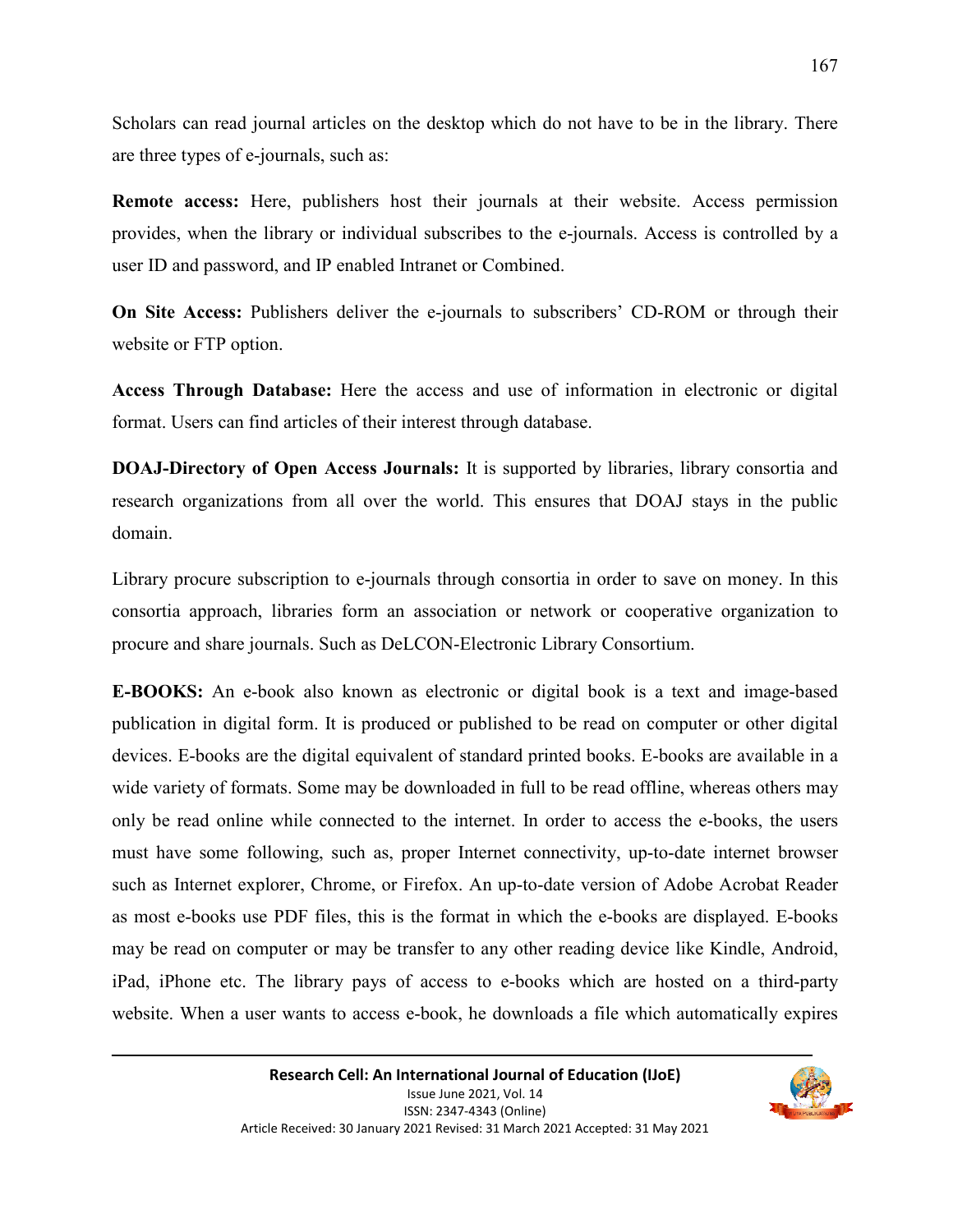after some days. It is just like a user visiting a physical library for getting a book issued for a week or two, after which the same has to be returned to the libraries.

 Some e-books sites are: Mylibrary, E-brary, EBSCO, Springer, Safari Technical Books, CARRIE, Free books, Internet Classics Archive, Internet Public Library, Online Books Page, Project Gutenberg, UC Press e-books collection, Classic Book Shelf, Books-on-line, Bartleby.com.

**E-DATABASE:** It is used to refer to a collection of records which may have numeric, textual or image-based data. If it is accessible via WWW, it is known as online database were available as CD-ROM databases. A journal database is a collection of journal articles arranged in individual records which can be searched. The databases can be bibliographic or full text ones.

 A bibliographic database is a database of bibliographic records; it is an organized digital collection of references to published literature. Such as, AHCD, Current Contents. On the other side a full text database provides full text of journal articles, book chapters, conference papers etc. are known as full text database. Such as, Science Direct, JSTOR, PROQUEST.

**E-REPORTS:** It is a document which contains information in a narrative, graphic or tabular form; it is prepared on ado, periodic or regular basis as per requirement. A report may refer to some specific period or event or subject. It may be communicated to the public orally or in written form. A report which is available in digital form is known as an e-report.

For example, the universities publish annual reports which give an account of their budget, expenditure, activities and achievements. These reports are also made accessible on internet.

**E-THESES AND DISSERTATIONS:** These are the documents submitted in support of candidature for an academic degree or professional qualification. It presents work or research, undertaken by a student, and its results or findings. The libraries are at present digitizing the these and dissertations held by them and making them accessible on internet. The collection of digital theses and dissertations are also known as digital repository. The screenshot given below shows the digital repository of Indian institute of science, Bangalore.

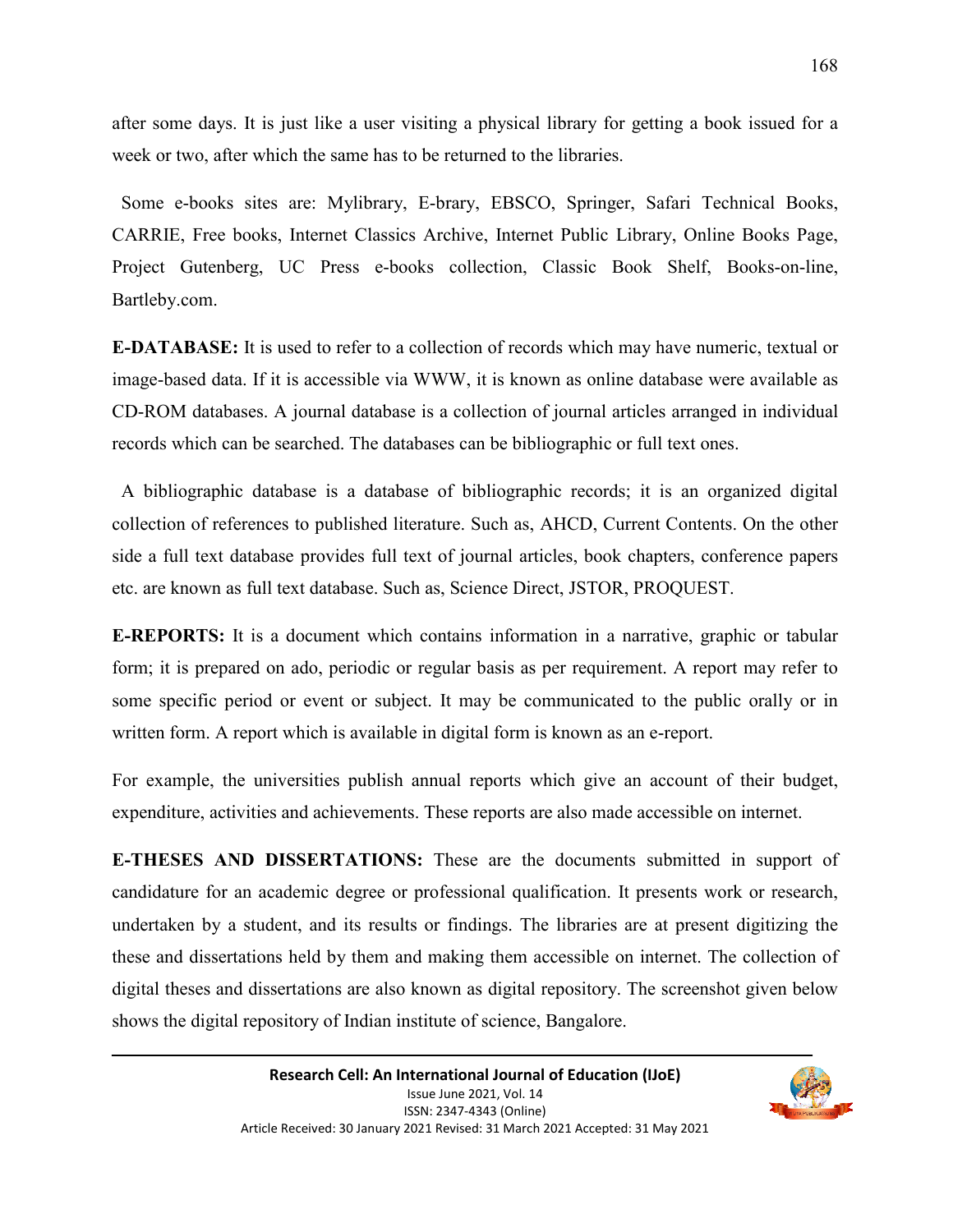**The Shodhganga @INFLIBNET:** This centre provides a platform for research students to deposit their PhD thesis and make it available to the entire scholarly community in open access. The repository has the ability to capture, index, store, disseminate and preserve e-thesis and dissertations submitted by the researchers.

**Vidyanidhi:** Indian digital library of electronic theses by University of Mysore.

**INSTITUTIONAL REPOSITORIES:** It is an online database which provides access to the digital collections of theses, dissertations, e-prints for online viewing. It provided associated metadata regarding the document, i.e., name of the student, university name, year of Graduation, document title, abstract, keywords, etc. Institutional repositories are also known as digital repositories. The universities and research institutions set up these repositories to collect, organize and showcase the intellectual contribution of their faculty members and scientists.

**Internet Archive:** It is a non-profit library of millions of free books, movies, software, music, websites and more.

**DOAB-Directory of Open Access Books:** The primary aim of DOAB is to increase discoverability of open access books. The directory is open to all the publishers who publish academic, peer reviewed books in open access and should contain as many books as possible provided that these publications are in open access and meet academic standards.

**SWAYAM:** MOOCs based on curriculum taught in classrooms from 9th class till postgraduation.

**SWAYAM Prabha:** It is a group of 32 DTH channels devoted to telecasting of high-quality educational programmes on 24X7 basis using the GSAT-15 satellite. The contents are provided by NPTEL, IITs, UGC, CEC, NCERT, IGNOU, NIOS. The INFLIBNET Centre maintains the web portal.

**National Digital Library:** NMEICT has initiated the national digital library of India pilot project to develop a framework of virtual repository of learning resources with single window search facility.

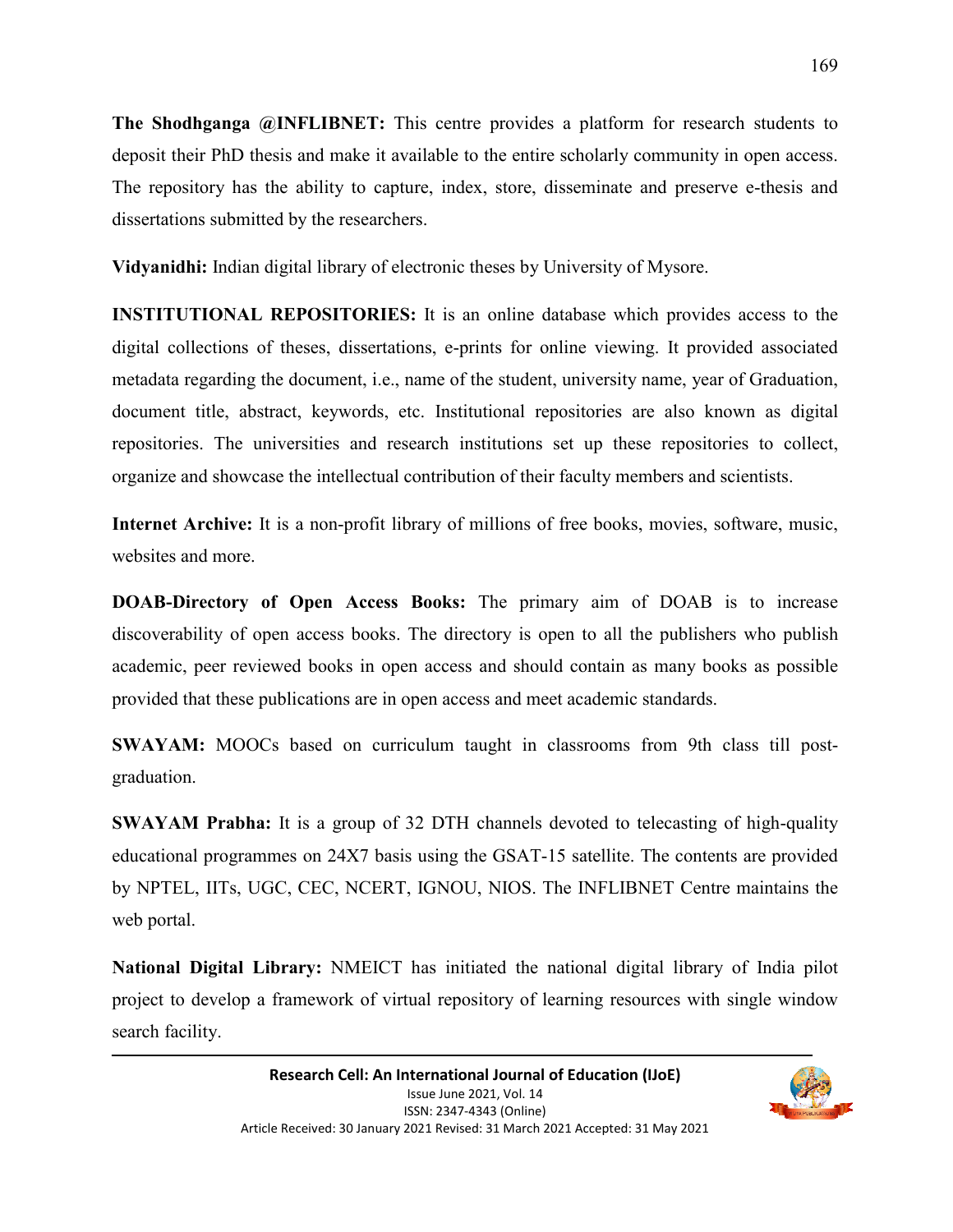# **CONCLUSIONS:**

 E-resources play a very important and dynamic role in higher education system in India. MHRD is responsible for the overall development of the basic infrastructure in the field of higher education, both in terms of policy and planning. Under a planned development process, the department looks after expansion of access and qualitative improvement in the higher education, through world class universities, colleges and other institutions through various digital initiatives in higher education. Online and digital resources and the advancement in technology can very well support this new way of education. People are creating 2000 websites every hour in a day of 24 hours. Due to pandemic COVID-19 pupil spend more time in online education in compare to offline education. Now the government of India also gave the recommendations in NPE2020 and promoting the online class in the way of digital India mission, skill India mission. In this way the school level education aspiring students can be provided so many facilities by means of online teaching-based education and innovative learning strategies.

# **REFERENCES:**

Adeoye, A. A. & Olanrewaju, A.O. (2019). Use of technology acceptance model (TAM) to evaluate library electronic information resources use by undergraduate students of Lead City University, Ibadan, Nigeria. Library Philosophy and Practice, pp. 1-24.

Ahmed, S. (2013). Use of electronic resources by the faculty members in diverse public universities in Bangladesh. The Electronic Library, vol. 31, no. 3, pp. 290–312.

Alajmi, M.A. (2019). The acceptance and use of electronic information resources among faculty of selected Gulf Cooperation Council States universities. Information Development, vol. 35, no. 3, pp. 447-466.

Alphonce, S. (2015). The use of digital information resources to enhance learning among university students: a case of Teofilo Kisanji University in Tanzania. MA dissertation, University of Dar es Salaam.

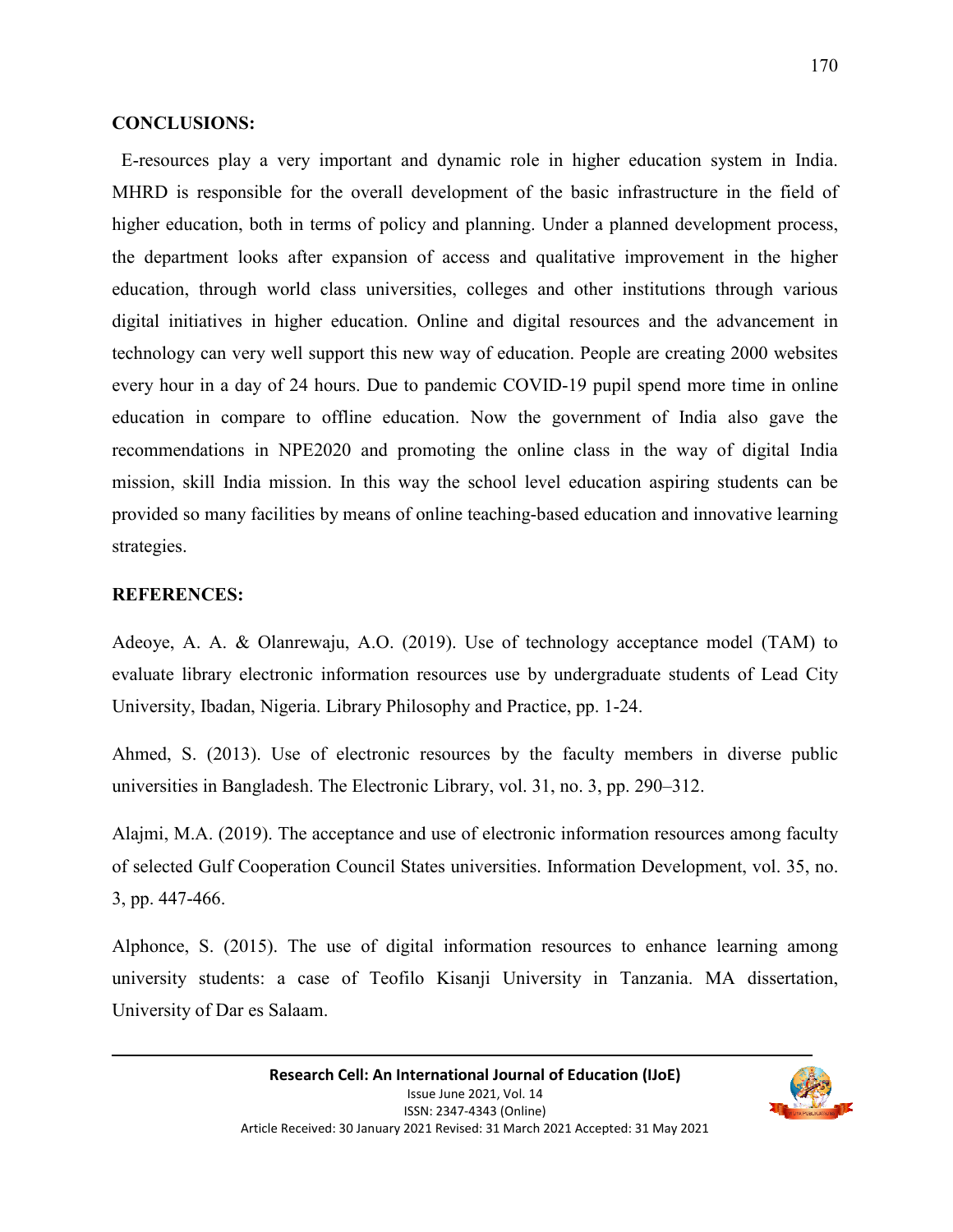Arshad, A. & Ameen, K. (2018). Usefulness of e-journals consortium in Pakistan: academic staff's perceptions and expectations. Serials Review. Retrieved from https://doi1080/00987913.2018.

Bwalya, K. & Ssebbale, F. (2017). Factors influencing access to and usage of e-resources at Nkumba University, Uganda. Mousaion, vol. 35, no. 4, pp. 1-21.

Chen, L.D., Gillenson, M.L. & Sherrell, D.L. (2002). Enticing Online consumers: an extended technology acceptance perspective. Information Management, vol. 39, no. 8, pp. 705-719.

Chiemeke, S., Longe, O.B., Umar, S.S., & Shaib, I.O. (2007). Users' perceptions of the use of academic libraries and online facilities for research purposes in Nigeria. Library Philosophy and Practice (e-journal) 116.

Davis, F. D. (1989). Perceived usefulness, perceived ease of use, and user acceptance of information technology. MIS Quarterly, vol. 13, no.3, pp. 319-340.

Davis, F. D., Bagozzi, R. P. & Warshaw, P. R. (1989). User acceptance of computer technology: a comparison of two theoretical models, Management Science, vol. 35, pp. 982-1003.

Donghua, T. (2008). Understanding intention to use e-information resources: a theoretical extension of the technology acceptance model. AMIA Annual Symposium Proceedings Archive, pp. 717-721.

Donghua, T. (2009). Intention to use and actual use of e-information resources further exploring TAM. AMIA Annual Symposium Proceedings Archive, pp. 629-633.

Dulle, F.W. (2008). Open Access Publishing: the emerging opportunity for wider Dissemination of scholarly output. In: proceedings of the third Annual PANTIL Research Workshop, 07-09 October, 2008, Dodoma, Tanzania, pp. 252-264.

Baker, C. (January, 2010). The Impact of Instructor Immediacy and Presence for Online Student Affective Learning, Cognition, and Motivation. The Journal of Educators Online, 7 (1), 1-30.